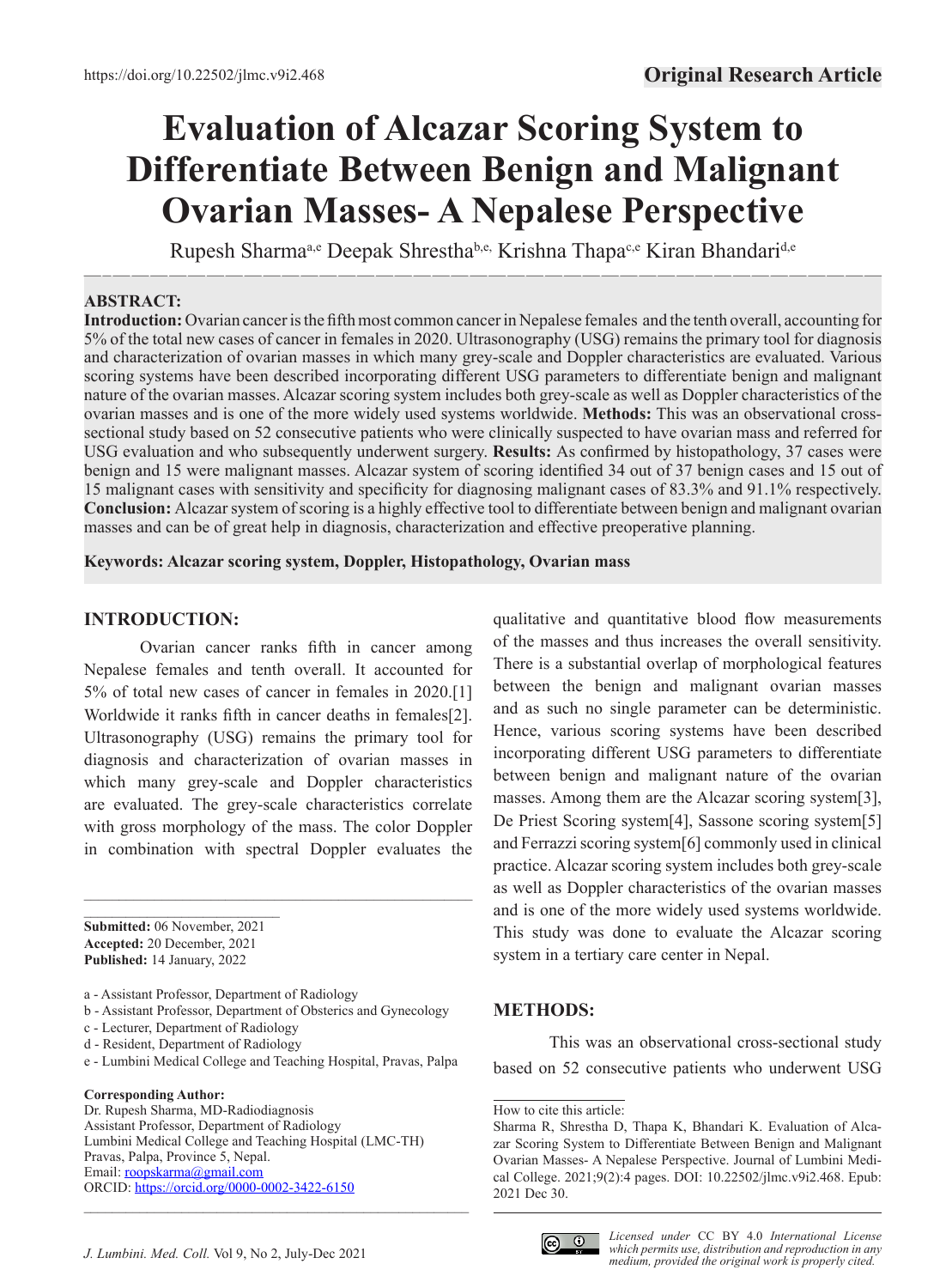evaluation between September 2019 to August 2020 in the USG unit of the department of Radiodiagnosis and Imaging in Lumbini Medical College and Teaching Hospital (LMCTH). All the patients who were clinically suspected to have ovarian mass and referred for USG evaluation and who subsequently underwent surgery were included in the study after ethical approval from the Institutional Review Committee (IRC-LMC 01-F/021). The cases where histopathology was not available were excluded from the study. All the patients were examined by transabdominal sonography (TAS) in supine position wherein whole of the abdomen and pelvis was scanned using Acuson NX3 USG machine (Siemens, Germany). Any ovarian masses were identified and evaluated using both grey-scale and Doppler flow imaging. Transvaginal scanning (TVS) was done in cases where TAS was doubtful or suboptimal as it is proven to have a higher sensitivity[7]. The grey scale parameters included size of the mass, echogenicity, presence or absence of solid components, thick papillary projections (>3 mm), and septation and its thickness. The Doppler parameters evaluated were presence or absence of blood flow, location of flow (central or peripheral), peak systolic velocity (PSV, considered high flow when >10cm/sec), resistive index (RI, considered low when  $\leq 0.45$ ). When more than one vessel was noted, the highest PSV and lowest RI were considered. The data were entered and analyzed using Statistical Package for Social Sciences (SPSSTM) software version 20. The data thus obtained were used to calculate the individual score of each patient according to Alcazar scoring system (Table 1) which was then compared with the histopathological diagnosis to evaluate its diagnostic efficacy in terms of sensitivity, specificity, positive predictive value (PPV) and negative predictive value (NPV). The descriptive results were presented in terms of mean, standard deviation, frequency and percentage. Chi Square test was used for inferential statistics. A p-value  $\leq 0.05$  was considered statistically significant.

| <b>Score</b> | Thick papillary<br>projections | Solid areas or purely<br>solid echogenicity | <b>Blood flow location</b> | <b>Velocimetry</b>                 |
|--------------|--------------------------------|---------------------------------------------|----------------------------|------------------------------------|
|              | Absent                         | Absent                                      | Absent or peripheral       | Other                              |
|              | Present                        |                                             |                            | High velocity or low<br>resistance |
|              | $\overline{\phantom{0}}$       | Present                                     | Central                    | $\overline{\phantom{0}}$           |

*Benign:Score <6; Malignant: Score >6*

### **RESULTS:**

A total of 52 cases were evaluated during the study period out of which 37 cases were benign masses and 15 were malignant masses confirmed by histopathology considered as the gold standard. The age of the patients ranged from 19 to 78 years with a mean age of 40.56  $(+ 14.9)$  years. Alcazar system of scoring identified 34 out of 37 benign cases and 15 out of 15 malignant cases as shown in Table 2.

The sensitivity and specificity for diagnosing malignant cases were 83.3% and 91.1% respectively. Moreover the PPV and NPV for malignant masses were 83.3% and 100% respectively as shown in Table 3.

*Table 2. Socio-demographic and behavioral characteristics of the study population (n=243)*

| <b>Alcazar Score</b> | Histopathology     |                   |              |
|----------------------|--------------------|-------------------|--------------|
|                      | Benign             | Malignant         | Total        |
| $0-5$ (benign)       | $34(34/37=91.9\%)$ | $0(0\%)$          | $34(65.4\%)$ |
| $\geq 6$ (malignant) | $3(3/37=8.1\%)$    | $15(15/15=100\%)$ | $18(34.6\%)$ |
| Total                | 37                 |                   | 52 $(100\%)$ |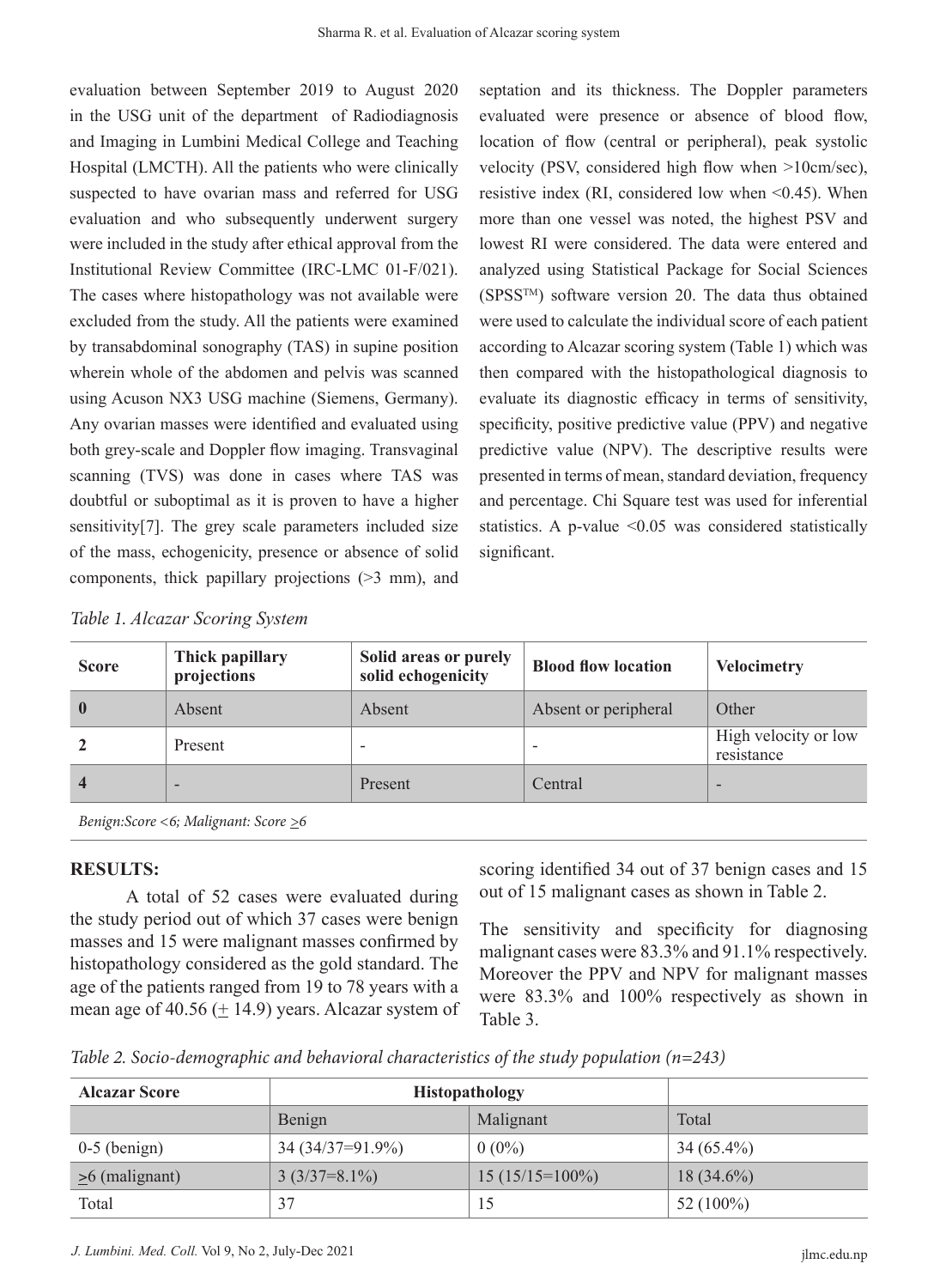*Table 3: Efficacy of Alcazar system in diagnosing malignant cases*

| <b>Statistical parameters</b>   | Percentage |
|---------------------------------|------------|
| Sensitivity                     | 83.3%      |
| Specificity                     | 91.1%      |
| Positive Predictive Value (PPV) | 83.3%      |
| Negative Predictive Value (NPV) | $100\%$    |

### **DISCUSSION:**

Many different scoring systems have been formulated in an attempt to differentiate benign and malignant ovarian masses like DePriest scoring system, Sassone scoring system and Ferrazzi scoring system. These scoring systems however consider only the

grey-scale parameters. Alcazar scoring system on the other hand uses both the grey-scale as well as the Doppler flow parameters and thus has been found to have better results in different studies. Our study found a high sensitivity and specificity of Alcazar scoring system in diagnosing malignant ovarian masses and this finding was similar to studies done by Desai et al.[8], Sahu M et al.[9] and Chaudhari et al.[10].

We found that there was a statistically significant correlation between thick papillary projections and malignancy of the ovarian mass  $(p=0.03)$ . This observation is similar to the studies done by Alcazar et al.[3] and Chaudhari et al.[10] Serous cystadenoma, dermoid and hemorrhagic cysts are the few benign masses which showed papillary projections. Although papillary projections are considered typical of the epithelial stromal tumors of the ovary, clots and other amorphous material can easily mimic them. In a study by Hassen et al.[11], it was found that vascularity within the papillary projections was significant for malignancy and calcification within the papilla was suggestive of benign nature. However, Alcazar system considers size of the papilla and not the vascularity.

We also observed a statistically significant correlation between solid components of the tumor mass with its malignant nature  $(p<0.05)$  as was reported by Chaudhari et al.[10] and Sahu M et al.[9] Some benign masses such as dermoid cysts

and chocolate cysts can present with solid areas and increased echogenicity which may result into false positive cases. Similarly central blood flow and high velocity/low flow were also noted to be statistically significant  $(0.05)$  individual predictors of the malignant nature of the masses. These findings were similar to those of Alcazar et al.[3], Sahu M et al.[9] and Desai et al.[8]

The major limitation of our study was its small sample size. Therefore further studies with larger sample size would be desirable. A more elaborate study comparing different scoring systems would be more conclusive.

# **CONCLUSION:**

Alcazar system of scoring is a highly effective tool to differentiate between benign and malignant ovarian masses. Because of its simplicity and easy availability with no associated radiological hazards, this system can be of great help in diagnosis, characterization and effective preoperative planning for ovarian masses.

# **Acknowledgement**

Ms. Reema Thapa, Ms. Srijana Neupane, Ms. Kalpana Saru.

# **Conflict of interest:**

None Declared.

# **Financial Disclosure:**

No funds were available.